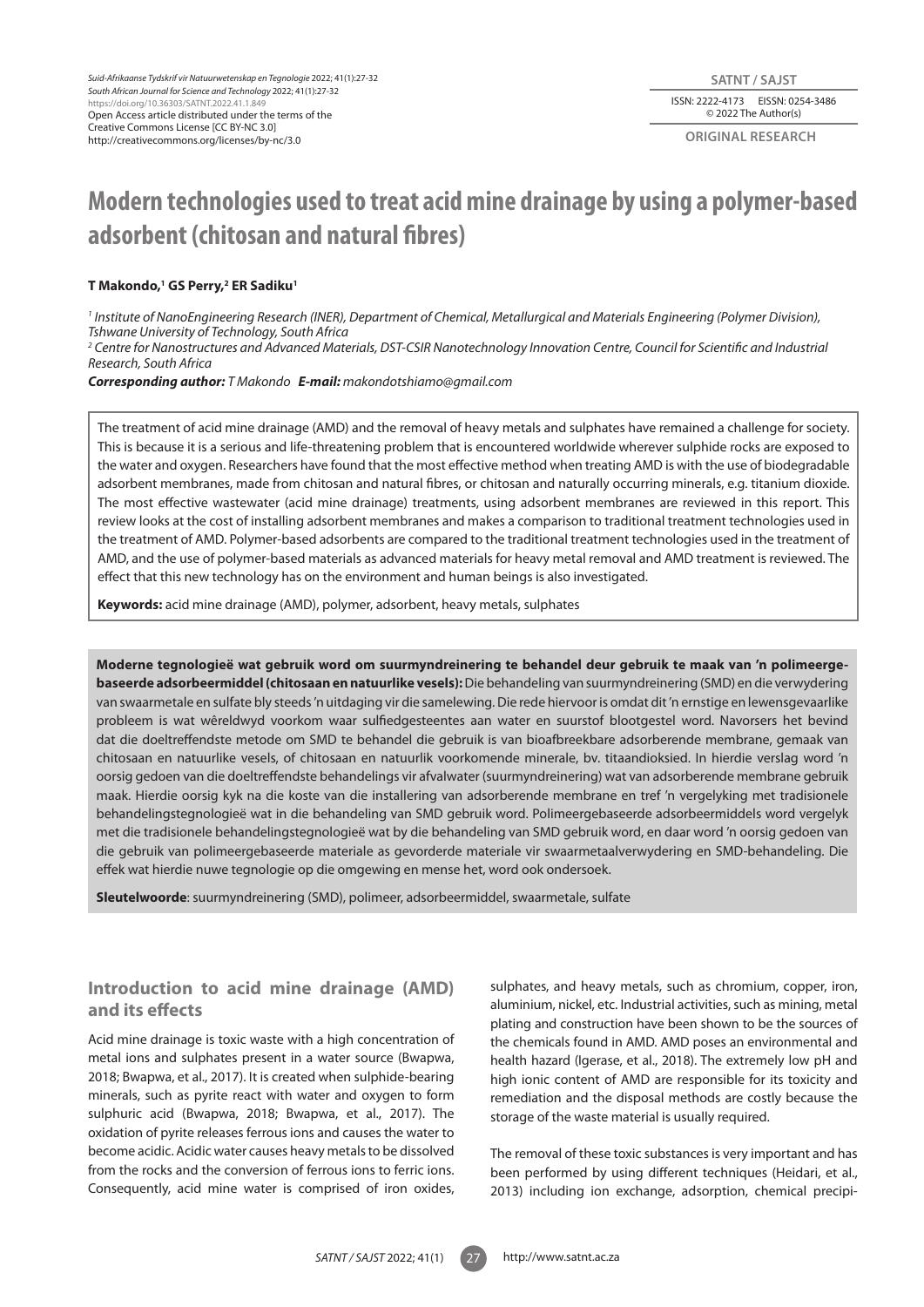tation, membrane filtration, chromatography, and electrochemical treatment technologies. These methods have their own advantages and disadvantages.

Chemical precipitation is a widely used method of wastewater treatment because it is a very simple method. The chemicals used to neutralise wastewater in chemical precipitation are: lime, calcium carbonate, caustic soda and soda ash, which results in the formation of sludge. The main disadvantage of this method is that the chemicals used react with the heavy metal ions to form insoluble precipitates (sludge), which must later be processed (Haiming, et al., 2012). The decantation and discharging of the sludge create a secondary environmental problem (Oncel, et al., 2013).

Ion exchange has also been widely used for the removal of heavy metals from waste effluents because of its numerous advantages, such as treatment capacity, better efficiency and high kinetics (Dabrowski, et al., 2004). Materials that are preferred for ion exchange techniques are the synthetic resins over the naturally occurring zeolites, since they have the capacity to effectively take-up the heavy metals from a solution. Their disadvantage is that their effectiveness is short-lived because of certain variables, for example pH, temperature, initial metal concentration and contact time (Daohai, et al., 2014).

The membrane filtration process includes: ultra-filtration, microfiltration, reverse osmosis, nanofiltration and electrodialysis (Fu & Wang, 2011). This type of method has shown great potential in the recovery of heavy metals, but its capacity is affected by fouling of the membranes and enormous energy consumption due to high requirements for the supply of high pressures for pumping and maintenance of the membranes. Membrane fouling is the decline in membrane permeation as a function of time (Robinson, et al., 2016).

Most of these treatment technologies are very difficult to execute and have slow reaction rates, thus causing AMD to be left untreated (Igerase, et al., 2018). The high cost of these traditional treatment technologies has created economic pressure, hence motivating engineers to create inexpensive and environmentally-friendly ways to treat AMD. Wetlands have also been used as an alternative method to remove heavy metals at a low cost (Igerase, et al., 2018).

The adsorption technique has been confirmed to be the most effective technique for heavy metal removal from wastewater. This method is effective and economical. The adsorption process is flexible in operation, easy to install and design. In several cases, it has produced high quality treated effluents. This process is reversible and is responsible for the subtraction and release of the substances. Hence, the use of an adsorbent with good thermal and mechanical properties becomes important. Biosorbents, such as chitosan composites are advantageous since they are effective and efficient in the treatment of wastewater (Chen, et al., 2011).

This review paper describes the ideal method for wastewater treatment, based on cost, effectiveness and efficiency, and compares traditional wastewater treatment technologies to the adsorption technique, which is gaining prominence. Furthermore, this paper reviews the use of polymers, such as chitosan and natural fibres as advanced materials for use in the treatment of wastewater.

# **Materials and methodology**

## *Selecting processing techniques*

It is critical that the most suitable processing technique is selected. Factors which are mostly taken into consideration by researchers, include application, desired properties, shape and size of the final product, nature of the raw materials used and the processing parameters (Ho, et al., 2012). The size of the nanocomposite and parameters used to process the nanocomposite are important factors when choosing the processing techniques. Adsorption was chosen because it has been confirmed to be the most effective technique for heavy metal removal from AMD.

## *Natural fibre preparation*

Natural fibres are made from cells called fibres. They are called fibres because of their relative length. They consist of hemicellulose, cellulose, lignin, pectin, waxes and water-soluble substances. Hemicellulose and pectin play a significant role in the integration of bundle strength, water absorbency, elasticity, swelling and wettability strength. Most matrices are hydrophobic in nature thereby, causing them to have poor adhesion when reinforced with natural fibres.

Natural fibres are known to debond from a matrix when they are not chemically treated, causing poor mechanical properties on the composites formed (Leao, 2005; MacVicar, et al., 1999). Interfacial adhesion between a fibre and matrix is a very important factor, hence the use of chemical modification on the fibre's surface (Matthew, et al.). The mechanical and adsorption properties of a fibre/chitosan nanocomposite, depend on interfacial adhesion holding them together. Good adhesion provides good adsorption capabilities, impact, and tensile properties. In order to obtain a good final product (nanocomposite) with good properties, it is vital to have fibres which are hydrophobic. This is achieved by using chemical, physical, and surface treatments. Chemical treatments include sulphuric acid, alkaline and acetylation. The treatments are used to modify the external properties of the fibre so as to increase the strength of the bond between the fibre and the chitin/chitosan since as it (chitosan) has hydroxyl groups on its structure, which will minimise water absorption of the fibre. Several researchers have carried out studies on the chemical treatment of natural fibres (Kuenen & Robertsen, 1992; Hasan, et al., 2007; Lantzy & MacKenzie, 1979; Guibal, 2004).

In the preparation of sisal fibre, Perry soaked it in liquid nitrogen at room temperature to render it brittle for milling. It was crushed to 200 microns and was kept in an oven at 60 °C until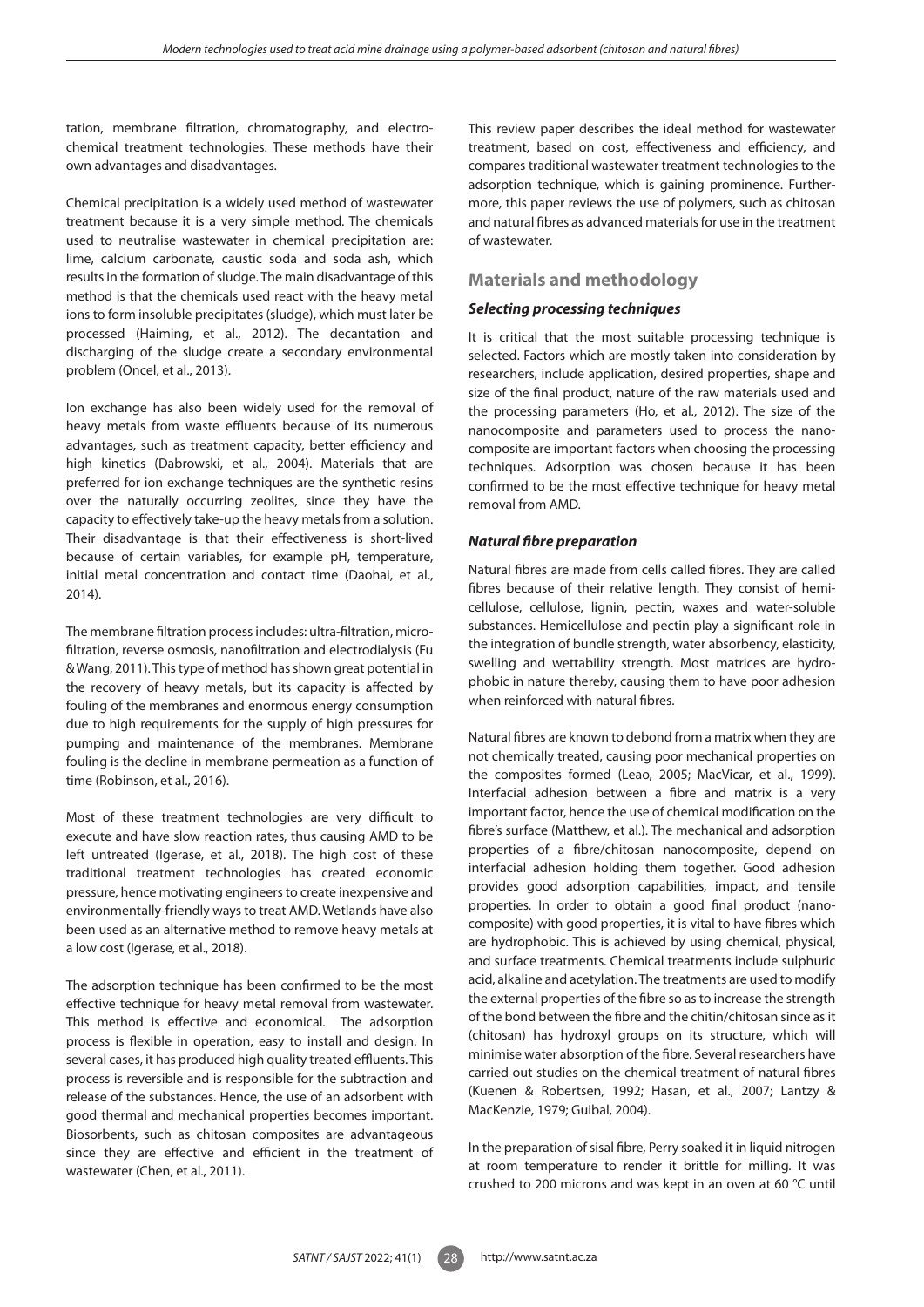the next process in order to remove moisture (Phiri, 2012). Natural fibres have been grouped according to their origin – bast, seed, leaf, and fruit. Those that are commonly used in the composite application, are the hard types, which are bast and leaf. Their examples include hemp, jute, flax, kenaf, banana and sisal (Leao, 2005).

#### *Chitosan powder preparation*

Chitin is a carbon-based polymer found in insects, cell walls of fungi and exoskeletons of crustaceans (Guibal, 2004). Through chemical deacetylation, it is converted to chitosan. Chitosan gets protonated at acidic pH in order to become water soluble. In this protonated state, the anion becomes positively charged and this intercalates with the negatively charged dichromate ions via electrostatic attraction. Chitin contains 2-acetamido-2 deoxy-β-D-glucopyranose residues, while chitosan contains 2-acetamido-2-deoxy-β-D-glucopyranose and 2-amino-2 deoxy-β-D-glucopyranose residues (Hamdine, et al., 2005). Natural chitosan is chemically or physically treated in order to enhance its adsorption properties. Chitin and chitosan have been shown to be good biosorbents because of their low cost and the amino and hydroxyl functional groups present in chitin and chitosan have shown high adsorption potential (Bhatnagar & Sillanapaa, 2009).

## **Results and discussion**

In several studies, it has been found that a number of functional groups play a significant role in determining if a membrane is



suitable for adsorption of AMD. Studies on chitin have shown that it can have an adsorption capacity as high as 14 mg/g for cadmium ions. These studies were done by using the SEM coupled with an X-ray energy dispersion analysis (Benguella & Banaissa, 2002).

Jha et al. (1988) investigated the efficiency of chitosan when removing cadmium (II) at a pH of between 4.0–8.3. They found that chitosan showed an adsorption capacity of 5.3 mg/g. McKay et al. (1989) reported the fact that chitosan had adsorption maxima of 813, 222, 164 and 75 mg/g for Hg (II), Ni (II), Cu (II) and Zn (II), respectively. The kinetic equilibrium and mass transfer aspects were considered when doing these studies. Aydin and Aksoy (2009) did the equilibrium isotherm studies, which showed that the adsorption of Cu (II) by chitosan or chitin was best described by the Langmuir and Redlich-Peterson models. The adsorption capacity of chitosan for Cu (II) was observed to between 4–5 times higher than that of chitin. Studies have shown that the heavy metal uptake by chitosan was pH-dependent. The rate of removal of heavy metals by chitosan was observed to have increased the pHs of between 4–7.

Kalyani et al. (2005) synthesised a biosorbent chitosan composite, which comprised of chitosan coated on perlite ore, and studied the Cu (II) and Ni (II) removal. A maximum metal uptake was obtained at a pH of 5. The maximum monolayer adsorption capacity of copper ions was found to be 196.07 mg/g, while for nickel ions, it was found to be 114.94 mg/g.

Aydin and Aksoy (2009) studied the removal of chromium (Cr (VI)) by using chitosan. They studied the effect of pH, initial concentration, and adsorbent dose. The pH studies were carried out from a pH range of between 1.5–9.5, the initial concentration varied from 15 to 95 mg/L and the adsorbent dose from 1.8 to 24.2 g/L. The maximum removal was achieved at a pH of 3 at an initial concentration of 30 mg/L and an adsorbent dose of 13 g/L. A maximum adsorption of 102 mg/g was found when using an initial concentration of 100 mg/L. The pseudo second order kinetic model was shown to have the highest correlation with these data.

Perry (2015) conducted a study on the micro-composite made from sisal fibre and chitosan for the removal of chromium and sulphates from AMD. The effect of chromium ion concentration on adsorption was studied by using the adsorption isotherms. **Figure 1:** Picture of a treated and milled sisal fibre (Phiri, 2012)

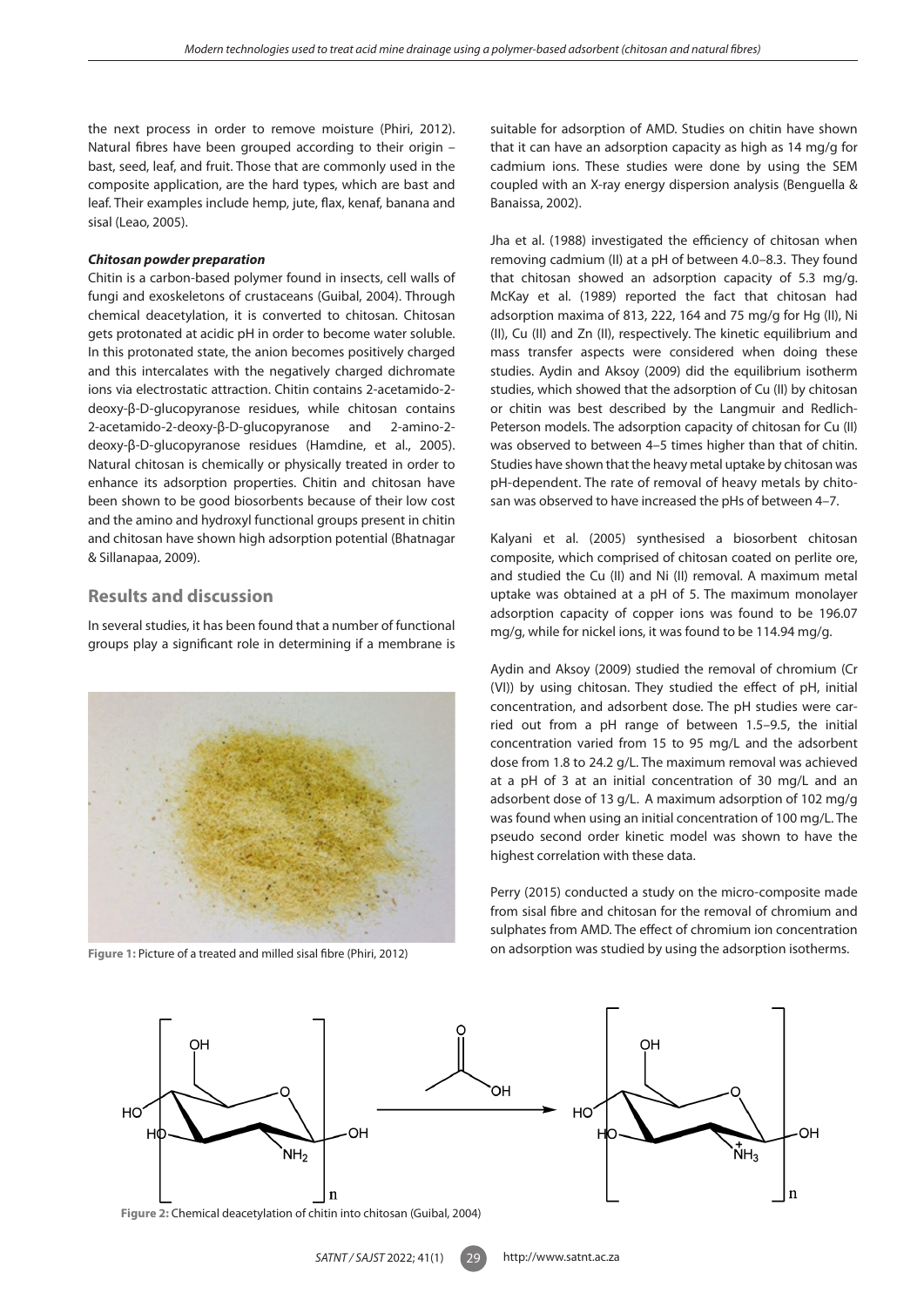

**Figure 3:** Sorption isotherms for Cr (VI) adsorption onto sisal/chitosan micro composite at varying temperature (Perry, 2015)

It was found that the adsorption capacity increased with an increase in the initial concentration of chromium. An increase in temperature has shown to have increased the mobility of the Cr (VI) ions towards the active sorption sites.

The pH studies that were carried out at different pH values, showed that a 100% removal of chromium was achieved at a pH of 2, meaning that the efficiency of the contaminant's removal was pH-dependent. Thermal studies showed that sisal fibre served as a flame retardant by reducing mass loss (Perry, 2015).

Abou Kana et al., (2013) prepared three (3) chitosan nanoparticles of different sizes (diameters) through the reaction of chitosan with tripolyphosphate (TPP). The diameter of the nanoparticle was found to have been affected by the concentration of TTP solution was therefore, made by dissolving 16 mg of chitosan in 1 litre of 2% acetic acid at a temperature of 60 °C. An amount of 36.7 mg of tripolyphosphate was dissolved in 1 litre of distilled water in order to make 0.1 M solution. The interaction between chitosan and TPP to form nanoparticles was through ionic interaction. There was the stretching and vibrations of the NH and OH groups in chitosan in the FTIR spectra, at a wavenumber of 3440 cm-1. The broadband increased when cross linking in chitosan nanoparticles was introduced. Acetylated amine appeared near the 1650 cm<sup>-1</sup> wavenumber. The band at 1065 cm-1 wavenumber is due to the combined effects of C-N stretching vibrations of the primary amine and C-O stretching vibrations from the primary alcohol in chitosan (Abou Kana, et al.*,* 2013).

The studies of the X-ray diffraction patterns of the chitosan nanoparticles with different sizes have shown the peak of the semi-crystalline structure of a reformatted chitosan, and it was considerably reduced at a diffraction angle of 10°. The smaller the diameter of the adsorbent, the higher the adsorption capacity. Large surface areas of the effective sites, gave the maximum uptake capacity (Abou Kana, et al.*,* 2013).

## **Conclusion**

2013).

The use of chitosan and its derivatives is continually gaining significant attention in the treatment of AMD because of its outstanding adsorption capacity, especially for metal ions and because the material is cheap, non-toxic, biocompatible, and biodegradable. However, there are gaps in the treatment of AMD which need to be filled. Despite the various AMD treatment technologies and materials, natural polymeric materials have been proven to be the most effective when dealing with AMD. This is because of their excellent properties and conservation of the environment, animals, aquatic life and humans. Most treatment technologies are limited by their high cost, difficulty in execution, non-biodegradability, negative impact on the environment and the threat to human life. It is urgent and highly

The size and dosage are the most important parameters for the adsorption process; because they determine the adsorption capacity of the adsorbent or the effectiveness of the adsorbent. The results have shown that the dosage of 16 and 24 mg/L of chitosan nanoparticles were the most effective dosages for the maximum removal of heavy metals and other impurities. Chitosan nanoparticles have been found to have high charge density. The charge density increased with an increase in adsorption. On the other hand, the dosages of 32 and 40 mg/L, performed poorly due to the excess polymer leading to saturation, whereby there were no active sites available for the impurities to settle on, as shown in Figure 5. The optimum dose was reached at 24 mg/ℓ, which removed ~88.5% for the ratio 1:1 of TTP. The total suspended solid (TSS) removed was 95.2%. The maximum removal of TSS was achieved at a ratio of 1:5 TPP and at a dose of 16 mg/L (Abou Kana, et al.,



**Figure 4:** FTIR spectra of chitosan and its nanoparticles of different degree of cross linking (Abou Kana, et al., 2013)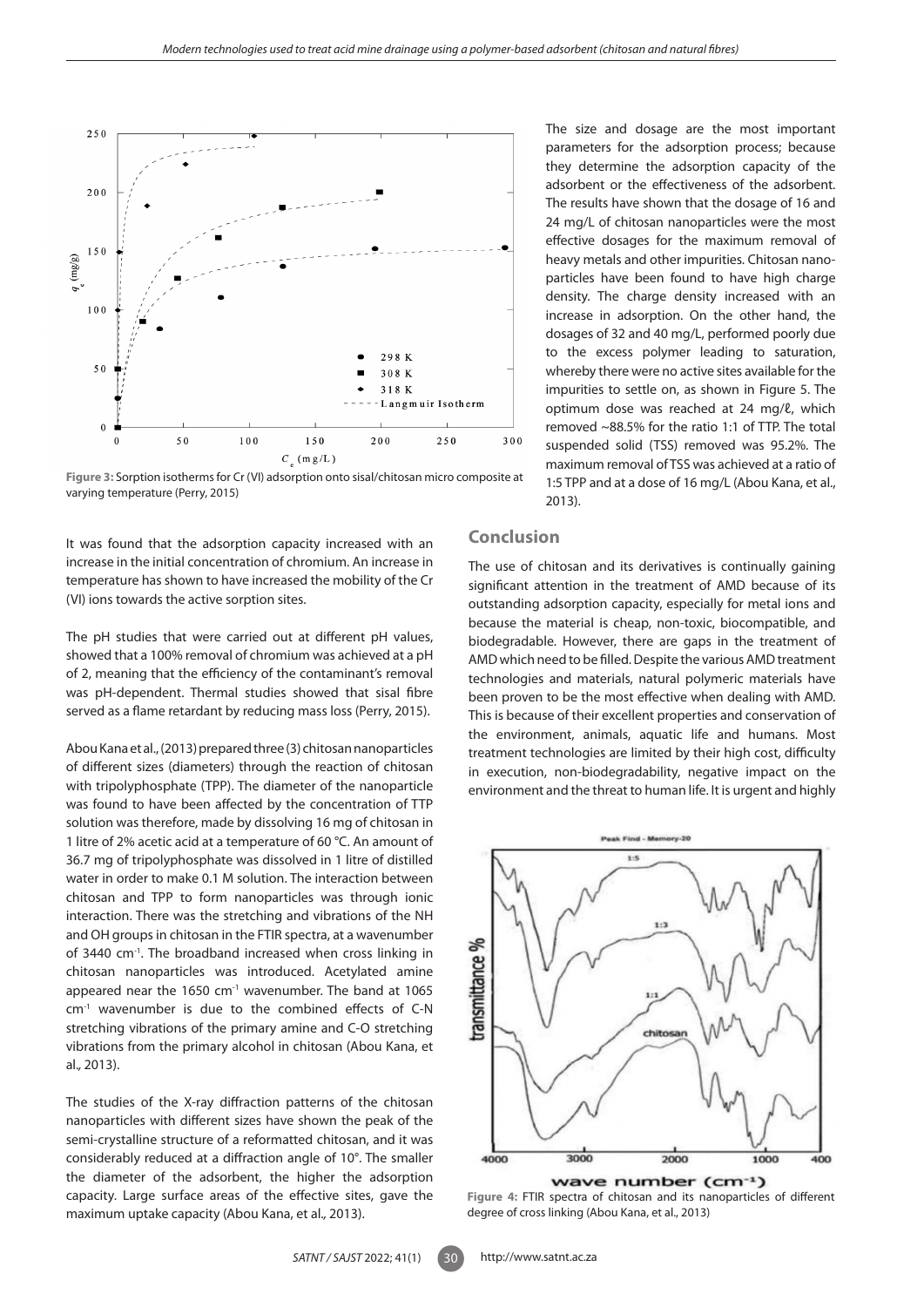

**Figure 5:** Effect of different doses and sizes of nano-chitosan on percentage of total suspended solid (TSS) removal (Abou Kana, et al., 2013)

pertinent to design and develop an adsorbent material from chitosan and a natural fibre, which can solve this AMD problem. Some of the important issues concerning the AMD treatment with chitosan are summarised below:

- Selection and identification of the types of chitosan for maximum metal and sulphate uptakes.
- Regeneration studies to recover the metals, sulphates and the appropriate adsorbents, needed to enhance the economy.

#### **Dates**

| Received:  | 31/03/2021 |
|------------|------------|
| Accepted:  | 25/10/2021 |
| Published: |            |

#### **References**

- Abou Kana, M.T.H, Radi, M., Elsa Bee, M.Z., 2013, International Journal of Nanotechnology and Application, National Institute of Laser Enhanced Science, Cairo University, 3, 39-50.
- Aydin, Y.A. & Aksoy, N.D. 2009. Adsorption of chromium on chitosan; Optimization, Kinetics and Thermodynamics. *Chemical Engineering* 151, 181-194. https://doi.org/10.1016/j.cej.2009.02.010.
- Bwapwa, J.K., 2018, A review of acid mine drainage in a water-scarce country: case of South Africa. *Environ Manag Sustain Dev* 7, 1-20. https://doi.org/10.5296/ emsd.v7i1.12125.
- Bwapwa, J.K., Jaiyeola, A.T., Chetty, R., 2017, Bioremediation of acid mine drainage using algae strains: A review. *South African Journal of Chemical Engineering* 24, 62-70. https://doi.org/10.1016/j.sajce.2017.06.005.
- Bhatnagar, A. & Sillanpaa, M., 2009, Application of chitin and chitosan derivatives for the detoxification of water and wastewater, *Advances in Colloid and Interface Science* 152, 26-38. https://doi.org/10.1016/j.cis.2009.09.003.
- Benguella, B. & Banaissa, H., 2002, Effects of competing cations on cadmium biosorption by chitin. Colloids and Surfaces, *A physicochemical and Engineering aspects* 201, 143-150. https://doi.org/10.1016/S0927-7757(01)00899-8.
- Chen, H., Kong, L., Wang, Y., 2015, Enhancing the hydrophilicity and water permeability of polypropylene membranes by nitric acid activation and metal oxide deposition. *Journal of Membrane Science* 487, 109-116. https:// doi.org/10.1016/j.memsci.2015.03.044.
- Dabrowski, A., Hubicki, Z., Podkościelny, P., et al., 2004, Selective removal of the heavy metal ions from waters and industrial wastewaters by ionexchange method, *Chemosphere* 56, 91-106. https://doi.org/10.1016/j. chemosphere.2004.03.006.
- Daohai, X., Chenchen, L., Rong, T., et al., 2014, Ion-exchange membrane bioelectrochemical reactor for removal of nitrate in the biological effluent from a coking wastewater treatment plant, *Electrochemistry Communications* 46, 99-102. https://doi.org/10.1016/j.elecom.2014.06.020.
- Fiset, J.F., Zinck, J.M., Nkinamubanzi, P.C., 2003, Chemical stabilization of metal hydroxide sludge. International Proceedings of the X International Conference on Tailings and Mine Waste, October 2003, Vail, CO, USA, AA Balkema. 329-332.
- Guibal, E., 2004, Interactions of metal ions with chitosan-based sorbents, a review, *Separation and Purification Technology* 38, 43-74. https://doi.org/10.1016/j. seppur.2003.10.004.
- Haiming, H., Qianwu, S., Wenjun, W., et al., 2012, Treatment of anaerobic digester effluents of nylon wastewater through chemical precipitation and a sequencing batch reactor process, *Journal of Environmental Management* 101, 68-74. https://doi.org/10.1016/j.jenvman.2011.12.035.
- Hamdine M., Heuzey M.C., Begin, A., 2005, Effects of organic and inorganic acids on concentrated chitosan solutions and gels, *International Journal of Biological Macromolecules* 37, 134-140. https://doi.org/10.1016/j.ijbiomac.2005.09.009.
- Hasan, H.S., Talat, M., Rai, S., 2007, Sorption cadnium and zinc from aqueous solution by water hyacinth (Eicchornia crassipes), *Bioresource Technology* 98, 918-928. https://doi.org/10.1016/j.biortech.2006.02.042.
- Heidari, A., Younesi, H., Mehraban, Z., et al., 2013, Selective adsorption of Pb(II), Cd(II), and Ni(II) ions from aqueous solution using chitosan-MAA nanoparticles, *International Journal of Biological Macromolecules* 61, 251-263. https://doi.org/10.1016/j.ijbiomac.2013.06.032.
- Ho, M.P., Wang, H., Lee, J.H., et al., 2012, Critical factors on manufacturing process of natural fibre composites, *Composites Part B: Engineering* 43, 3549-3562. https://doi.org/10.1016/j.compositesb.2011.10.001.
- Holmstrom, H., Ljungberg, J., Ohlander, B., 2000, The character of the suspended and dissolved phases in the water cover of the flooded mine tailings at Stekenjokk, northern Sweden, *Science of The Total Environment* 247, 15-31. https://doi.org/10.1016/S0048-9697(99)00454-4.
- Igberase, E., Osifo, P., Ofomaja, A.C., 2017, Mathematical modelling of Pb (II), Cu (II), Ni (II), Zn (II), Cr (VI) and Cd (II) ions adsorption from a synthetic acid mine drainage onto chitosan derivative in a packed bed column, *Environmental Technology* 39, 203-3220. https://doi.org/10.1080/09593330.2017.1375027.
- Jha, I.N., Iyengar, L., Rao, A.V.S.P., 1988, Removal of cadnium using chitosan, *Journal of Environmental Engineering* 114, 964-974. https://doi.org/10.1061/ (ASCE)0733-9372(1988)114:4(962).
- Kalyani, S., Priya, J.A., Rao, P.S., et al., 2005, Removal of copper and nickel from aqueous solutions using chitosan coated on perlite as biosorbent, *Separation Science Technology* 40, 483. https://doi.org/10.1081/SS-200055940.
- Kuenen, J.G., Robertsen, L.A., 1992, The use of natural bacterial populations for the treatment of Sulphur containing wastewater, *Biodegradation* 3, 239-254. https://doi.org/10.1007/BF00129086.
- Lantzy, R.J., McKenzie, F.I., 1979, Atmospheric trace metals: Global cycles and assessment of man's impact, *Geochim Cosmochim Acta* 43, 511-525. https://doi.org/10.1016/0016-7037(79)90162-5.